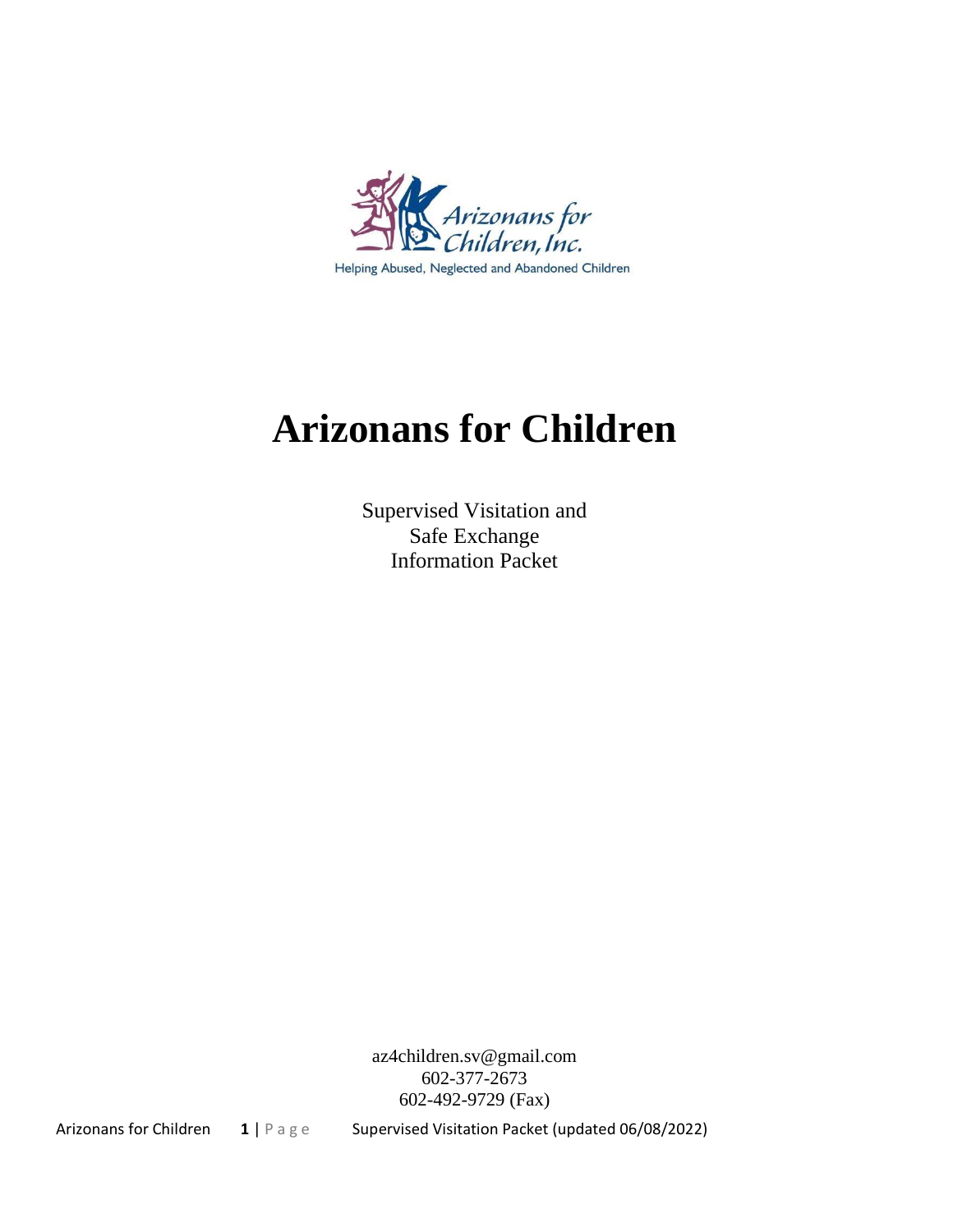

Thank you for contacting Arizonans for Children regarding our Supervised Visitation and Safe Exchange services.

#### **Getting started:**

- 1. **Referral**  Most families are referred by Family Court, however we do work with families that voluntarily wish to use our services. Start by reaching out to the Director of Supervised Visits via email: az4children.sv@gmail.com
- 2. **Intake** Both parents will schedule an intake to meet with the Director to review the specifics of each case, assess the risks and decide if services can be provided and agreed upon. If you live out of state, please let us know.
- 3. **Visitation schedule -** After both intakes have been completed, the Agency calendar will be reviewed for openings. If an immediate opening is not available, families may be placed on a wait list. We do take preference into consideration in regards to the use of the Phoenix vs Mesa center, however we schedule visits based on where we have availability to ensure visits occur. We only supervise visits in our centers vs. traveling in the community. We can schedule a maximum of 4 hours per day.

**Phoenix Visitation Center** – 1112 W. Camelback Rd. Phoenix, AZ 85013 Monday – Friday 9-6 pm, Saturday 10-4 pm, Sunday 12-4 pm

**Mesa Visitation Center** – 1020 N. Horne Mesa, AZ 85203 Monday – Friday 10-6 pm *(As of 2/8/2022 we no longer offer Saturdays 10-2 pm.)*

#### **Supervised visitation - \$50/hr:**

Scheduled visits between a non-custodial parent/guardian and child(ren) in the presence of a neutral third party (aka: Supervisor). The supervised visits occur at one of our visitation centers. Supervisor will document facts and observations, not opinions. This will include arrival and departure times and the general content of the visit.

#### **Safe exchange - \$35/exchange:**

Scheduled monitored exchange of child(ren) between custodial and non-custodial parents/guardians in the presence of a neutral third party (aka: Supervisor) at Arizonans for Children. The process is quick and documented for all parties. Monitoring is limited to the actual exchange with the remainder of the visit occurring unsupervised and offsite.

#### **Visitation Center guidelines and procedures:**

- You will find an outside playground, kitchen, and dining area, playrooms, game room (video games, pool tables, air hockey, etc), arts/craft materials, and special events. Our playrooms have toys, books, movies, and board games. Please use available cleaning supplies when necessary and clean up before leaving the area.
- Non-custodial parents will arrive 15 minutes prior to each visit. Directions on whether to wait in the lobby or a separate room will be provided. An assigned Supervisor will be present at all times to document the visit. No whispering is allowed. After the visit is complete, and the child leaves with the custodial parent, the non-custodial parent will wait inside for 5 minutes before leaving.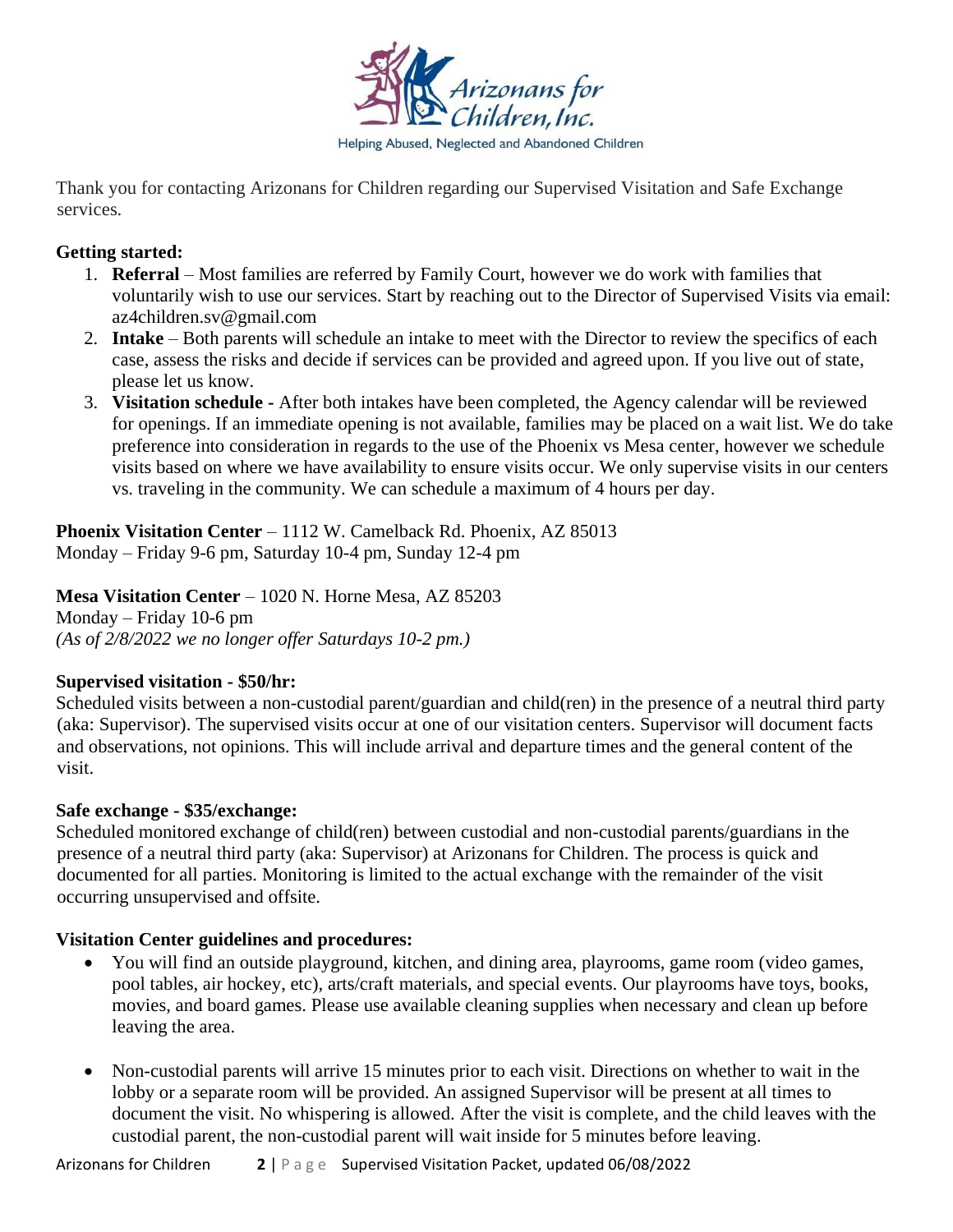

- Custodial parents will arrive at the start time of each visit and are expected to leave the property (including the parking lot) during the non-custodial's parenting time. Custodial parents will return at the end of the visit and will wait in the lobby for pick up.
- If a non-custodial parent is late for a visit, the custodial parent is expected to wait at least 15 minutes from the start of the visit before leaving with the child. Custodial parents can authorize friends/family to help with transportation of children to and from visits. Parents are expected to call or email if running late.
- Fees are due at the time of service payable with debit, credit, cash or money order. We do not accept checks and are unable to make change. A parent can authorize for a debit/credit card to remain on file. Staff will bill the appropriate party for fees associated with services. If a court order does not outline who is responsible, each party will be billed half. Twenty-four hour cancellation notice is required to cancel a visit. The fee for the entire visit will be charged to the party that cancels without providing 24 hour notice. If a visit starts late or runs over time, the responsible party will be billed in 15 minute increments. The cancellation fee is a fee agreement between each party and the Agency outside of the court order.
- Negative conversations about court, the other parent, and finances are not to occur during the visits and/or when children are present at drop off/pick up. Parents are not to make promises to children about future offsite visits, trips, or changes in custody/visitation.
- Unless otherwise outlined in a court order, use of phones during the visit is allowed. The person on the other line must be announced and the call must be placed on speakerphone for documentation purposes. Please respect the privacy of other families. Photos, if allowed per the court order, are to be taken of one's own family only. Visits are not to be video or audio recorded.
- Unless otherwise outlined in a court order, guests are not allowed during the visits at any time.
- We discouraged trips to the vehicle during the visit. If needed, the visiting parent will be allowed to go to his/her vehicle, however the child will wait with the Supervisor away from the vehicle.
- All food and drinks are to be consumed in the dining areas or outside only. This includes water and sippy cups. Infant baby bottles may be used throughout the center, however prepare formula in the dining areas only.
- A formal written report will be emailed to each parent and the assigned Judge.
- Restrooms are kept locked for safety. The Supervisor will obtain the restroom key and must accompany the family to the restroom. Parents are not to be in a closed stall alone with a child. All diaper changes will be supervised. Please use changing tables and dispose of diapers in the provided containers.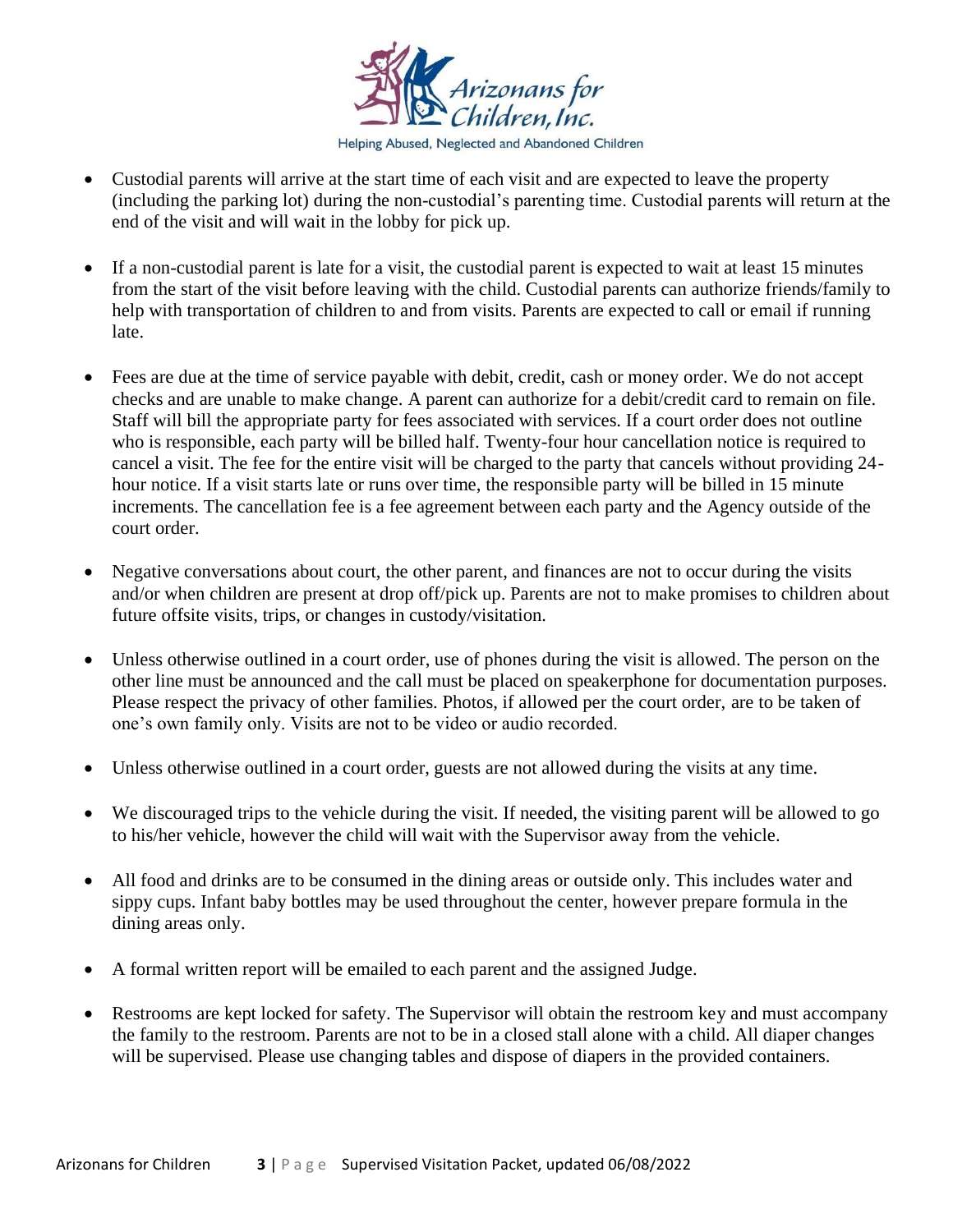

- Please do not visit the center if anyone in the household is ill. Please refrain from personal grooming such as nail clipping, ear cleaning, nail painting, and cutting/combing hair to ensure the centers remain safe and sanitized.
- Centers are expected to be free of drugs/alcohol/smoking/weapons/corporal punishment. Vulgar language or aggressive behavior will not be tolerated. Visits will be terminated if parents are unable to keep visits safe and positive. All staff and volunteers are mandated reporters.
- If an address, phone number, court ruling, or child's medical needs change, please provide an update to the Director via email.
- Email is the preferred method of communication to keep documentation in place for parents, the courts, and Arizonans for Children.

## **Guidelines for all Parents/Guardians**

- Be aware that change in routine can be upsetting for everyone. We all have a court order to follow and we can all work together to make a difficult situation a positive experience for all.
- Recognize these visits are for the best interest of your child.
- Some rules may be court ordered, others are specific to Arizonans for Children. We appreciate your cooperation to keep the centers a safe and positive place for all guests.
- Set aside negative feelings about the other parent. Reassure the child that you support them in having a pleasant time with the other parent.
- Have the child ready on time and help the Supervisor start and end visits on time; do not linger and create emotional drop offs or pickups.
- Do not make the child a messenger to the other parent.
- Do not quiz your child about what occurs when he/she is with the other parent; allow them to share what they wish.
- We understand restrictions and the idea of a visitation center is not ideal. We do encourage you to focus on your child to make the experience positive.
- Understand that your love, patience, communication, and commitment throughout this difficult process is appreciated.